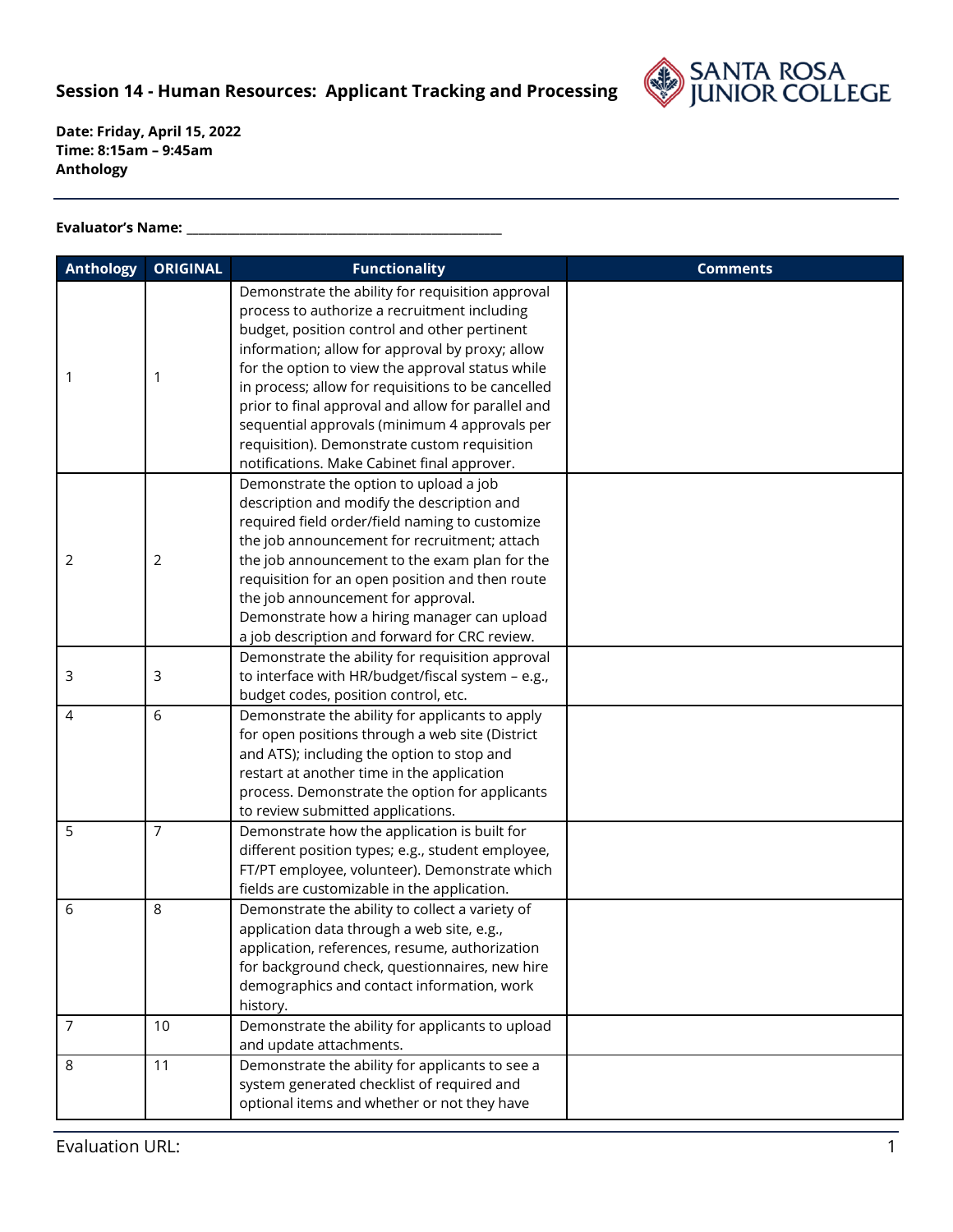

| <b>Anthology</b> | <b>ORIGINAL</b> | <b>Functionality</b>                                                                                                                                                                                                                                                | <b>Comments</b> |
|------------------|-----------------|---------------------------------------------------------------------------------------------------------------------------------------------------------------------------------------------------------------------------------------------------------------------|-----------------|
|                  |                 | been supplied. Demonstrate ability for system to<br>restrict applicant submission until application<br>packet is complete.                                                                                                                                          |                 |
| 9                | 12              | Demonstrate that the system automatically<br>shows applicants the content of attachments<br>prior to submission.                                                                                                                                                    |                 |
| 10               | 13              | Demonstrate the administrative ability to track<br>the completion of online applications.                                                                                                                                                                           |                 |
| 11               | 14              | Demonstrate the administrative ability to track<br>applicants at various stages, e.g., did not meet<br>minimum qualifications, active, selected for<br>interview, finalist.                                                                                         |                 |
| 12               | 15              | Demonstrate the ability for applicants to submit<br>application once for multiple positions and<br>ability to update previously submitted<br>applications.                                                                                                          |                 |
| 13               | 5               | Demonstrate the ability to post open positions<br>on a web site and post open positions through<br>an ATS to be displayed on District webpage.<br>Demonstrate how to display open positions by<br>different classifications and search functions for<br>applicants. |                 |
| 14               | 16              | Demonstrate the ability for use of supplemental<br>questions which applicants are required to<br>answer; using various formats and unlimited<br>characters.                                                                                                         |                 |
| 15               | 9               | Show how information can be redacted or<br>masked - e.g., ethnicity, gender, SSN, EEO<br>reporting data from the application and required<br>materials Demonstrate customizable functions.                                                                          |                 |
| 16               | 20              | Show how hiring managers/search committee<br>chairs can view, sort, and filter the applicant<br>pool. Demonstrate custom queries and reports<br>that can be used by hiring managers                                                                                 |                 |
| 17               | 19              | Demonstrate the ability for search committees<br>to be created, maintained and have access to<br>employment applications in the system.                                                                                                                             |                 |
| 18               | 18              | Demonstrate the ability to send personalized<br>notifications to applicants and search<br>committees - both automated and one-offs.                                                                                                                                 |                 |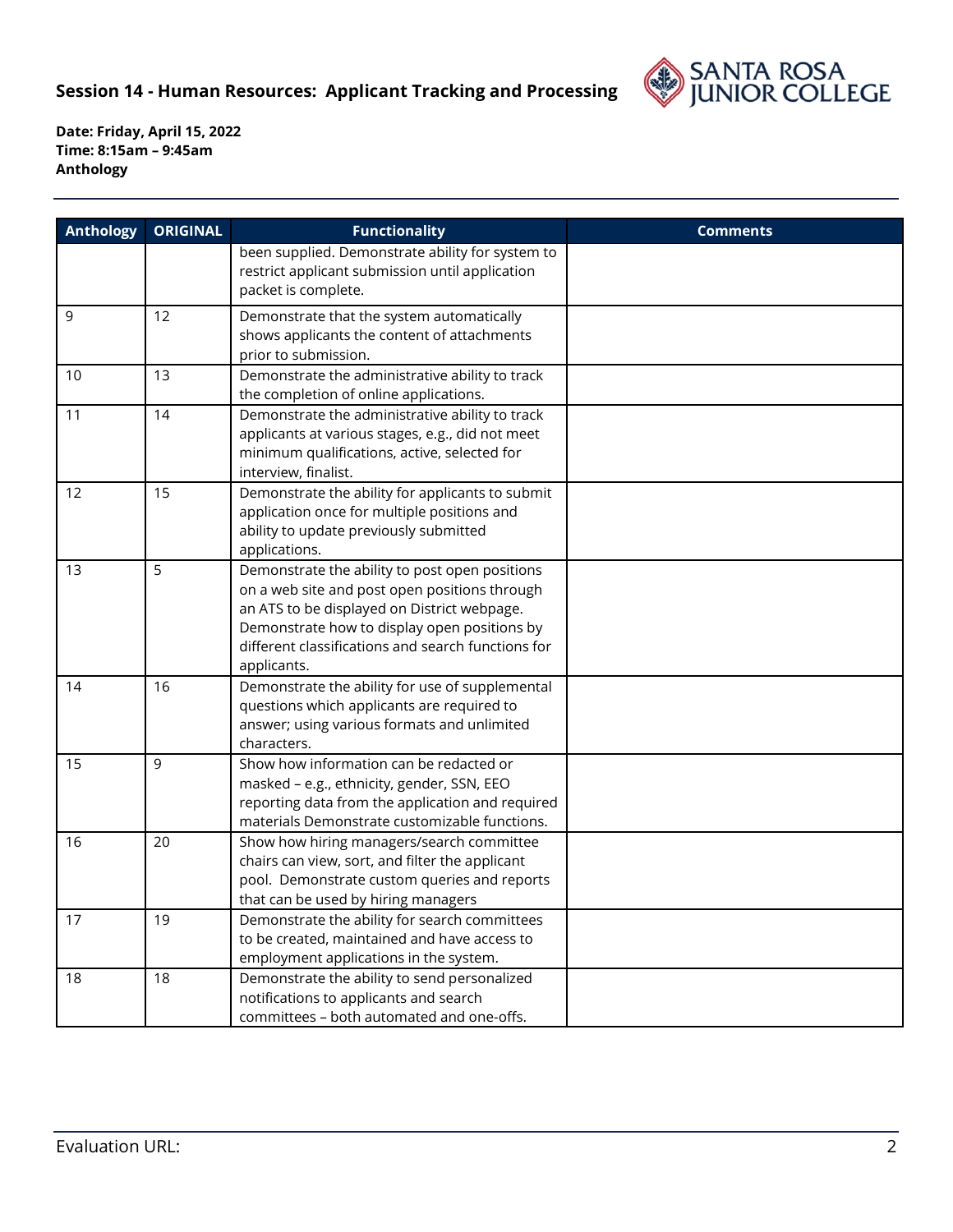

| <b>Anthology</b> | <b>ORIGINAL</b> | <b>Functionality</b>                                                                                                                                                                                                                                                                                                                                                                                                 | <b>Comments</b> |
|------------------|-----------------|----------------------------------------------------------------------------------------------------------------------------------------------------------------------------------------------------------------------------------------------------------------------------------------------------------------------------------------------------------------------------------------------------------------------|-----------------|
| 19               | 17              | Demonstrate the use of scoring rubric for<br>responses to supplemental questions and for<br>employment materials to screen and/or rank<br>applicants based on required and preferred<br>criteria using a customized rating scale.<br>Demonstrate administrative ability to see top<br>candidates and their scores; customizable<br>options to add comments and internal notes for<br>both applicants and candidates. |                 |
| 20               | $\overline{4}$  | Alternatively, show how a separate ATS would<br>integrate with your system - i.e., when a<br>milestone is reached (e.g., offer accepted), an<br>employee record is created in the HR system.<br>JOB ANNOUNCEMENT: Demonstrate job<br>announcement creation process. Explain ability<br>to archive job announcements and customizable<br>options.                                                                     |                 |
| 21               | 22              | Demonstrate the ability to integrate with<br>reference check services (SkillSurvey).<br>Demonstrate standard ATS electronic reference<br>check process and notifications.                                                                                                                                                                                                                                            |                 |
| 22               | 23              | Demonstrate the ability to generate<br>customizable template for an offer of<br>employment.                                                                                                                                                                                                                                                                                                                          |                 |
| 23               | 21              | Demonstrate reporting capabilities in regards<br>to applicant tracking. Availability for<br>recruiting manager to extract diversity data<br>needed to report on new hires and<br>applicants. Demonstrate custom reports<br>options<br><b>Interview Logistics</b><br>Demonstrate self scheduling capabilities for                                                                                                     |                 |
|                  |                 | all applicants.<br>Demonstrate ability for hiring committees to<br>score candidates in the system.                                                                                                                                                                                                                                                                                                                   |                 |
| 24               | 24              | Demonstrate the ability to convert an applicant<br>into new hire status. Demonstrate ability to<br>integrate with a different HR system.                                                                                                                                                                                                                                                                             |                 |
| 25               | 25              | Demonstrate the ability to enter a start date,<br>salary, etc.                                                                                                                                                                                                                                                                                                                                                       |                 |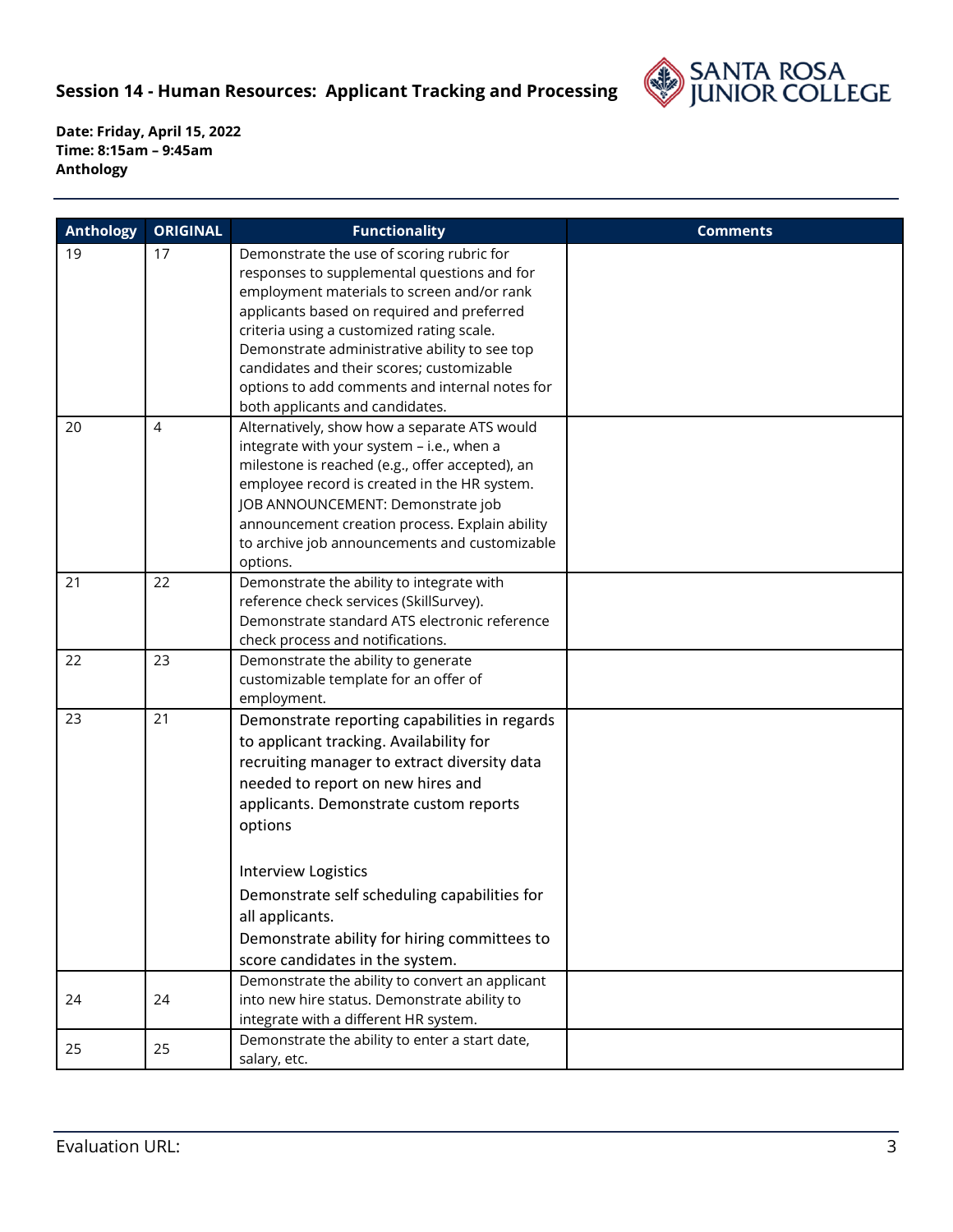

| <b>Anthology</b> | <b>ORIGINAL</b> | <b>Functionality</b>                                                                                                                                                                                                                                                                                                                                                                     | <b>Comments</b> |
|------------------|-----------------|------------------------------------------------------------------------------------------------------------------------------------------------------------------------------------------------------------------------------------------------------------------------------------------------------------------------------------------------------------------------------------------|-----------------|
| 26               | 27              | Demonstrate the ability to initiate new employee<br>on-boarding including collection of new hire<br>paperwork such as W-4 and I-9. Demonstrate<br>customizable options for new hire paperwork<br>with electronic, fillable forms (no download<br>options). Demonstrate customizable options for<br>different types of new hires. Demonstrate how<br>the system integrates with E-verify. |                 |
| 27               | 26              | Demonstrate the ability to notify internal<br>campus system(s), to establish email account,<br>phone number, office location, parking permit,<br>etc. Demonstrate ability to turn off notifications.                                                                                                                                                                                     |                 |